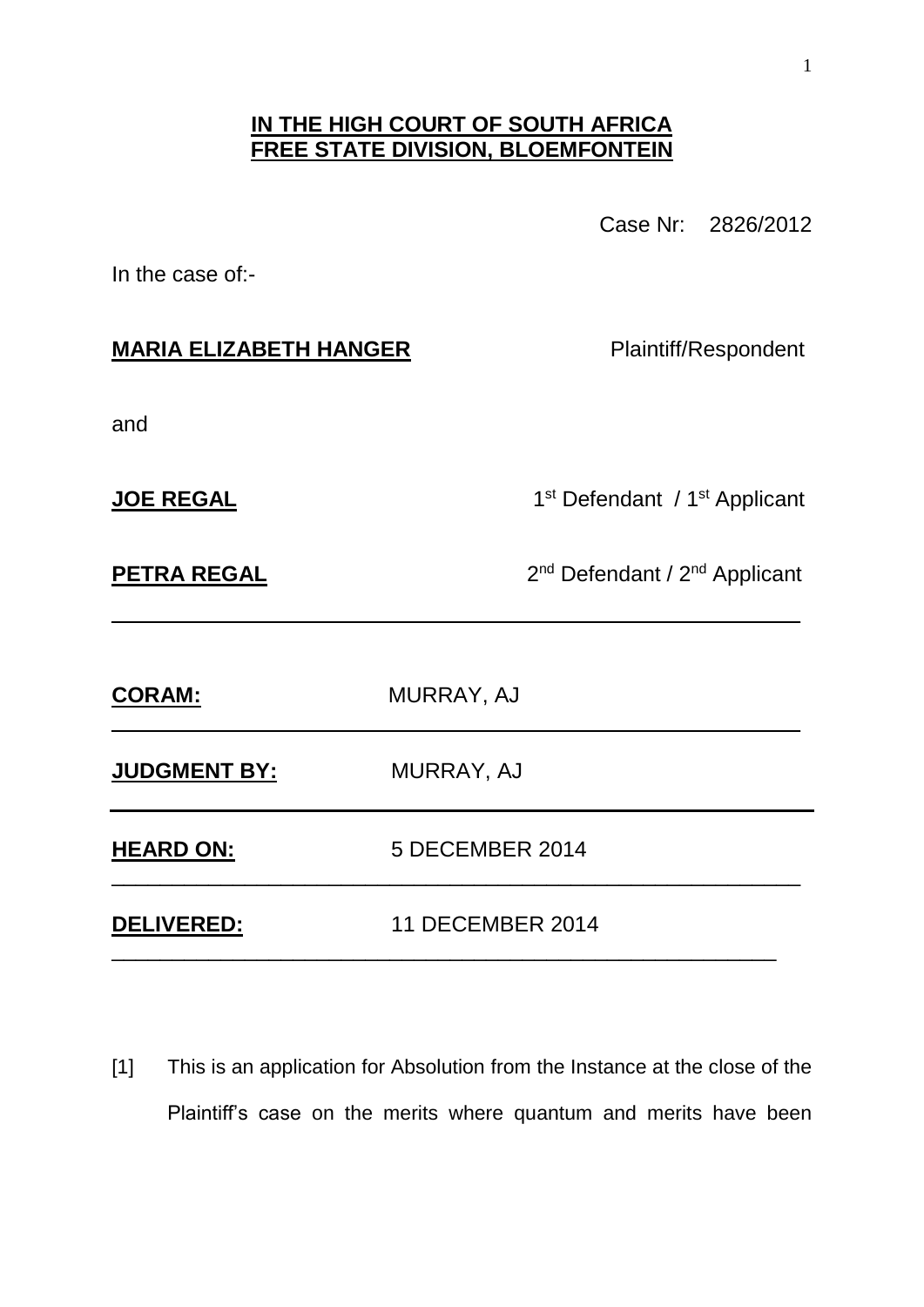separated. For ease of reference the parties are referred to herein as in the main case.

- [2] The Plaintiff sues the Defendants for damages for injuries to her lower right arm and hand and the loss of a finger and part of a second finger sustained during a visit to the Defendants' farm on 5 November 2009. It is common cause that the said injuries were caused by a caged Himalayan bear on the Defendants' premises. In dispute is the Defendants' liability for the Plaintiff's damages.
- [3] From the Heads of Argument filed in the application for Absolution and from the argument raised in court on behalf of the Defendants, it appears that the Plaintiff relies on the *actio* or *edictum de feris* to impose strict liability on the Defendants. They aver that they therefore need not allege and prove negligence by the Defendants. It is not clear, however, that the said *actio,* for which ownership of a wild animal in captivity as cause of a plaintiff's injuries must be proved, still exists in the South African Law.<sup>1</sup> It is debatable, furthermore, whether negligence forms part of the cause of action of the *edictum de feris*<sup>2</sup> should such action still subsist in our Law.

<sup>&</sup>lt;sup>1</sup> Joubert: The Law of South Africa, Vol. 8, para 32, pa 51 and Harms: Amler's Precedents of Pleadings, 7<sup>th</sup> Ed, p. 403.

 $2\text{ Ziets}$ man v Van Tonder 1989 (2) SA 484 (T).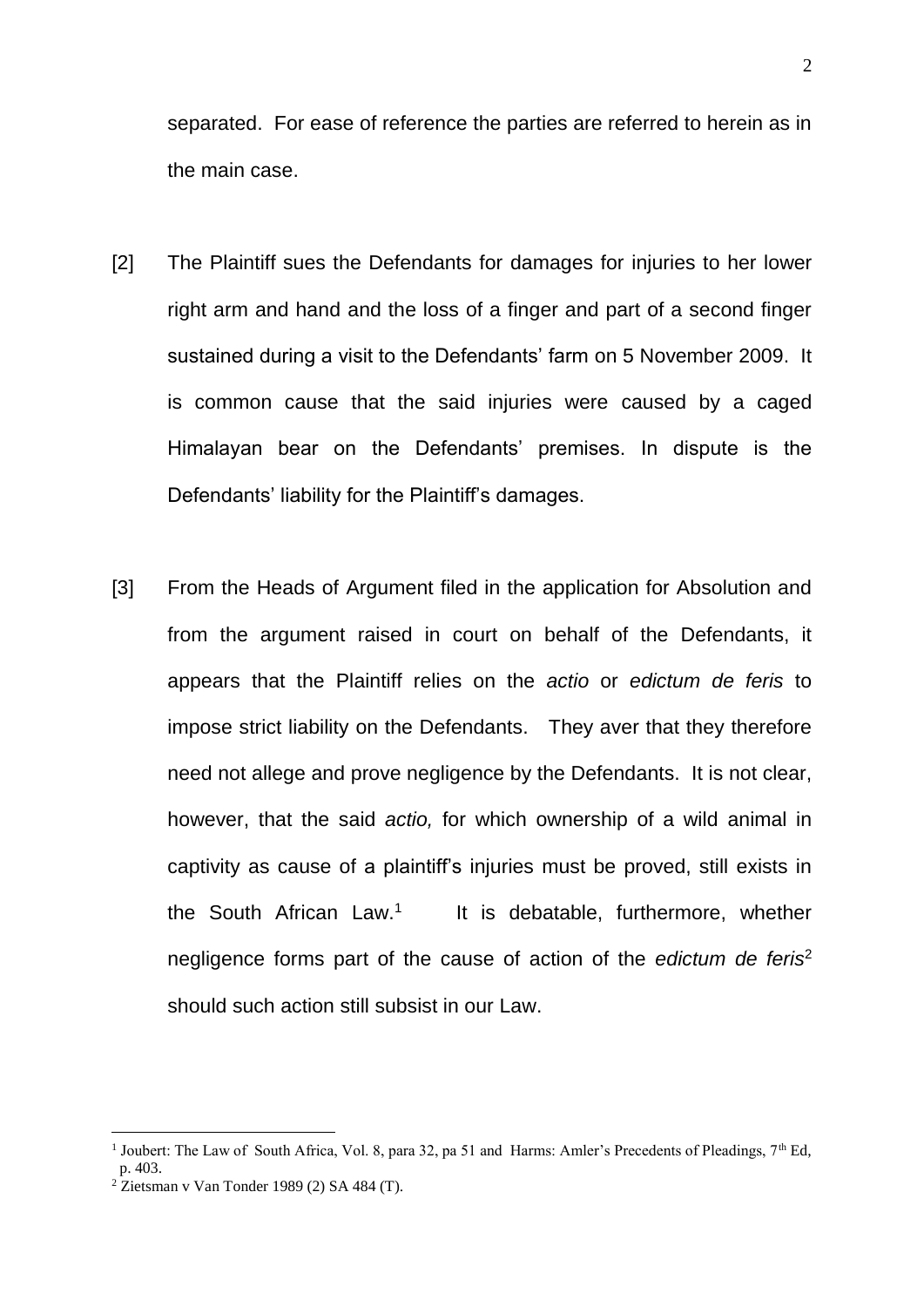- [4] The Rhodesian High Court in **Lycett v Bristow**<sup>3</sup> determined that there was no strict liability on the part of a person who had control of a wild animal in captivity for injuries caused by it, but that such a person would be liable for damages caused if he or she failed to take steps which a reasonable person would have taken to prevent the animal from doing harm. That court therefore indicated that such an action needed to be based on negligence*.*
- [5] On appeal it was held in **Bristow v Lycett**<sup>4</sup> that in such a case negligence on the part of the owner was presumed, making it unnecessary for the plaintiff to plead or prove it. It is on this latter decision that the Plaintiff now relies to attribute strict liability to the Defendants. What is clear from **Bristow v Lycett<sup>5</sup>** and from **Klem v**  Boshoff<sup>6</sup> to which the Court was referred in argument for the Plaintiff, however, is that the owner of the wild animal is not liable if the complainant either provoked the attack or by his negligence contributed to his own injury.<sup>7</sup>
- [6] Normally the onus to prove that the Plaintiff negligently contributed to her own injury or voluntarily accepted the risk of injury as a defence would shift to the Defendant. But on the Plaintiff's own version *in casu* it

<sup>3</sup> 1971 (1) SA 911 (R). See also: Beck, *supra,* at para 13.9.3 at p. 212.

<sup>4</sup> 1971 (4) SA 223 (RA) at p. 212.

<sup>5</sup> *Supra,* at p. 233C.

<sup>6</sup> 1931 CPD 188

<sup>7</sup> Bristow v Lycett, *supra,* at p. 212 and Beck, *supra,* at p. 212.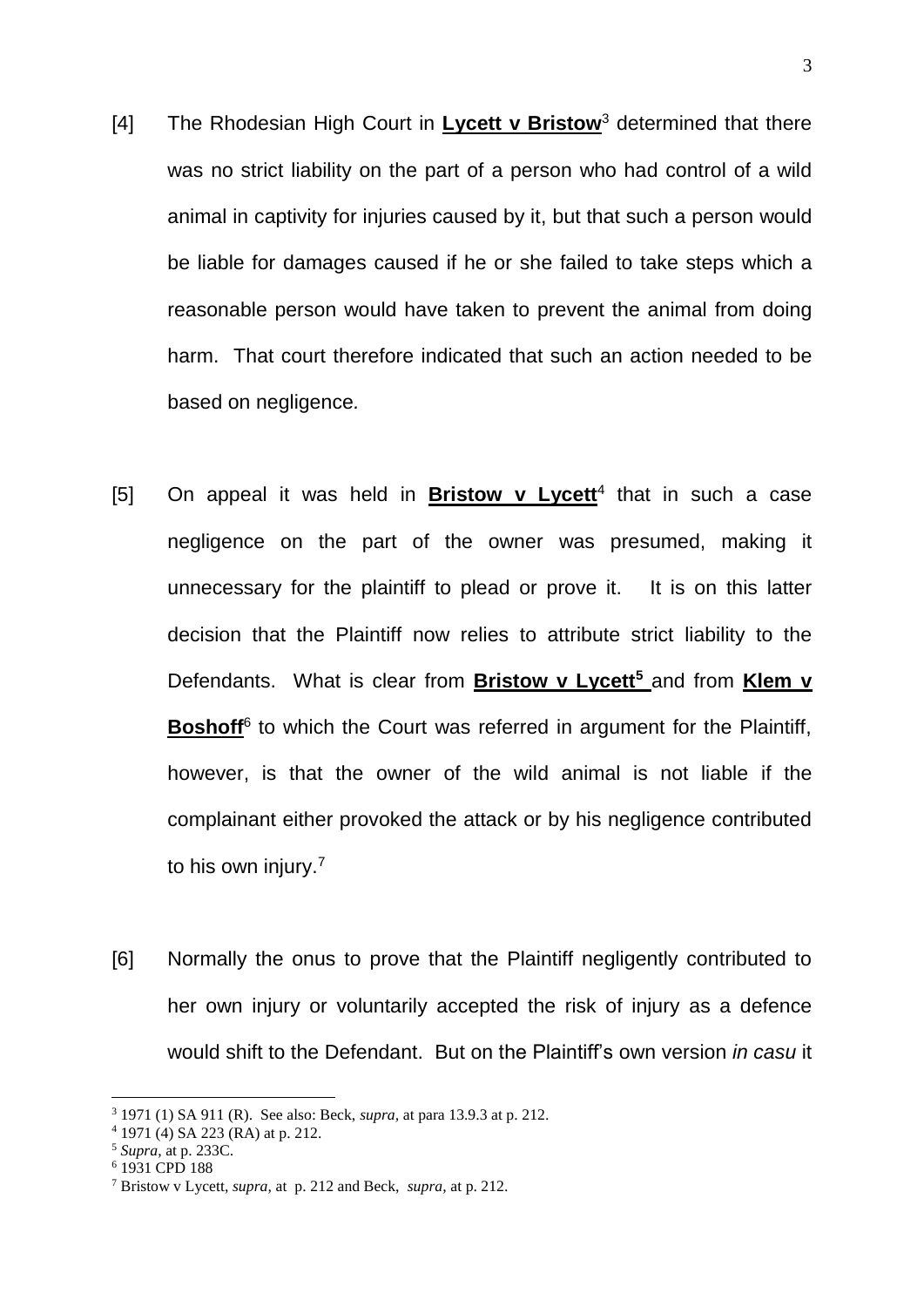is clear that she was negligent and by her own negligence either caused or contributed to her injuries, and/or that she voluntarily accepted the risk of injury, as fully set out below. And once that is the case, the Plaintiff cannot rely on strict liability<sup>8</sup>, but needs to rely on the lex Aquillia and prove the grounds for negligence averred in its particulars of claim.

- [7] In order to avert Absolution at the end of its case, a plaintiff has to make out a *prima facie* case for its claim. Although the standard of proof is slightly less than that at the end of the entire case, i.e. not quite on a balance of probabilities<sup>9</sup>, a plaintiff must at least show that it has a prospect of succeeding with its claim at the end of the case.
- [8] The question a court needs to ask at the end of the Plaintiff's case, therefore, is whether there is such evidence before Court upon which a reasonable Court might or could give judgment for the Plaintiff. (See: Claude Neon Lights (SA) Ltd v Daniel<sup>10</sup>.) Harms, JA, as he then was in **Gordon Lloyd Page & Associates Rivera**<sup>11</sup> reconfirmed the test for Absolution at the end of the Plaintiff's case as set out in **Gascoyne v Paul & Hunter**<sup>12</sup>, namely:

"whether there was evidence upon which a court applying its mind reasonably to such evidence could or might (not should or ought to) find for the plaintiff."

<u>.</u>

.

<sup>8</sup> Lycett v Bristow, *supra,* at p. 235F.

<sup>&</sup>lt;sup>9</sup> Law of Evidence

 $10$  1976 (4) SA 403 (A) at 409 G – H.

 $11$  2001 (1) SA 88 (SCA) at 92 – 93.

<sup>12</sup> 1917 TPD at 173.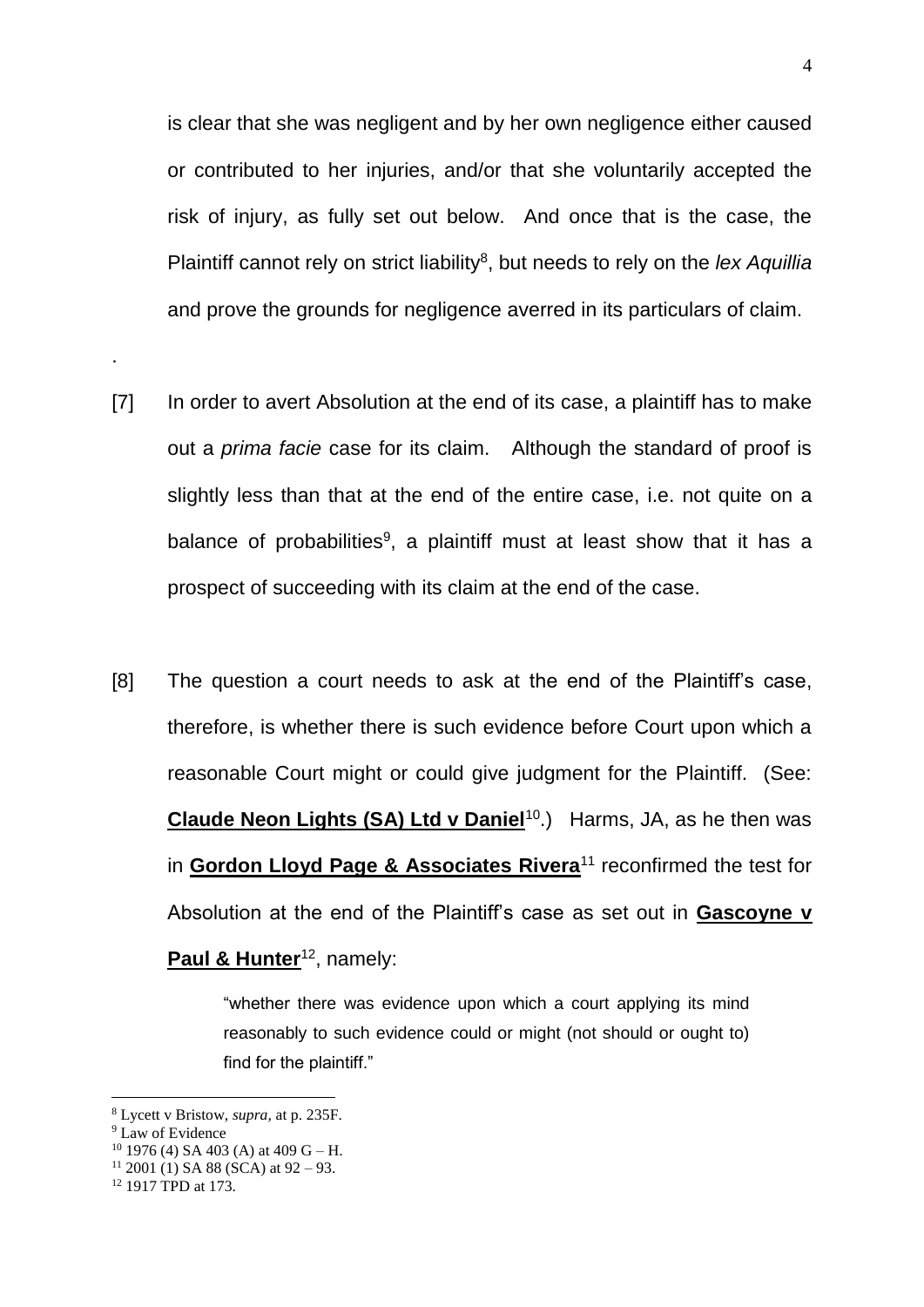[9] In order to avert Absolution, therefore, a plaintiff needs to make out a *prima facie* case in the sense that there is evidence relating to all the elements of the claim, since without such evidence, no court could find for the plaintiff. The material facts upon which a plaintiff relies in support of its claim must be set out in its particulars of claim in 'a clear and concise statement' <sup>13</sup>. In other words:

> "The plaintiff must … state clearly and concisely on what facts he bases his claim and he must do so with such exactness that the defendant will know the nature of the facts which are to be proved against him so that he may adequately meet him in court and tender evidence to disprove the plaintiff's allegations."<sup>14</sup>

- [10] The purpose of pleading is to define the issues so as to enable the other party to know what case he has to meet.<sup>15</sup> While a pleader's first duty is to allege the facts upon which he relies, his second duty is to plead the conclusions of law which he claims follow from the pleaded facts.<sup>16</sup> The parties are limited to their pleadings.
- [11] It is trite that once the pleadings have been filed, the parties are bound by them. If the pleadings raise certain issues and the evidence adduced at the trial does not substantiate them, the action will fail

<sup>&</sup>lt;sup>13</sup> Rule 18(4). See also Erasmus, Superior Court Practice, Service 35, 2010, at p. B1-129.

<sup>&</sup>lt;sup>14</sup> Benson & Simpson v Robinson 1917 WLD 126 and Beck's Theory and Principles of Pleading in Civil Actions, p.45.

<sup>&</sup>lt;sup>15</sup> Imprefed (Pty) Ltd v National Transport Commission 1993(3) SA 94 (A) at 107 C – E.

<sup>16</sup> Erasmus, Service 35, 2010 at p.B1 – 130A.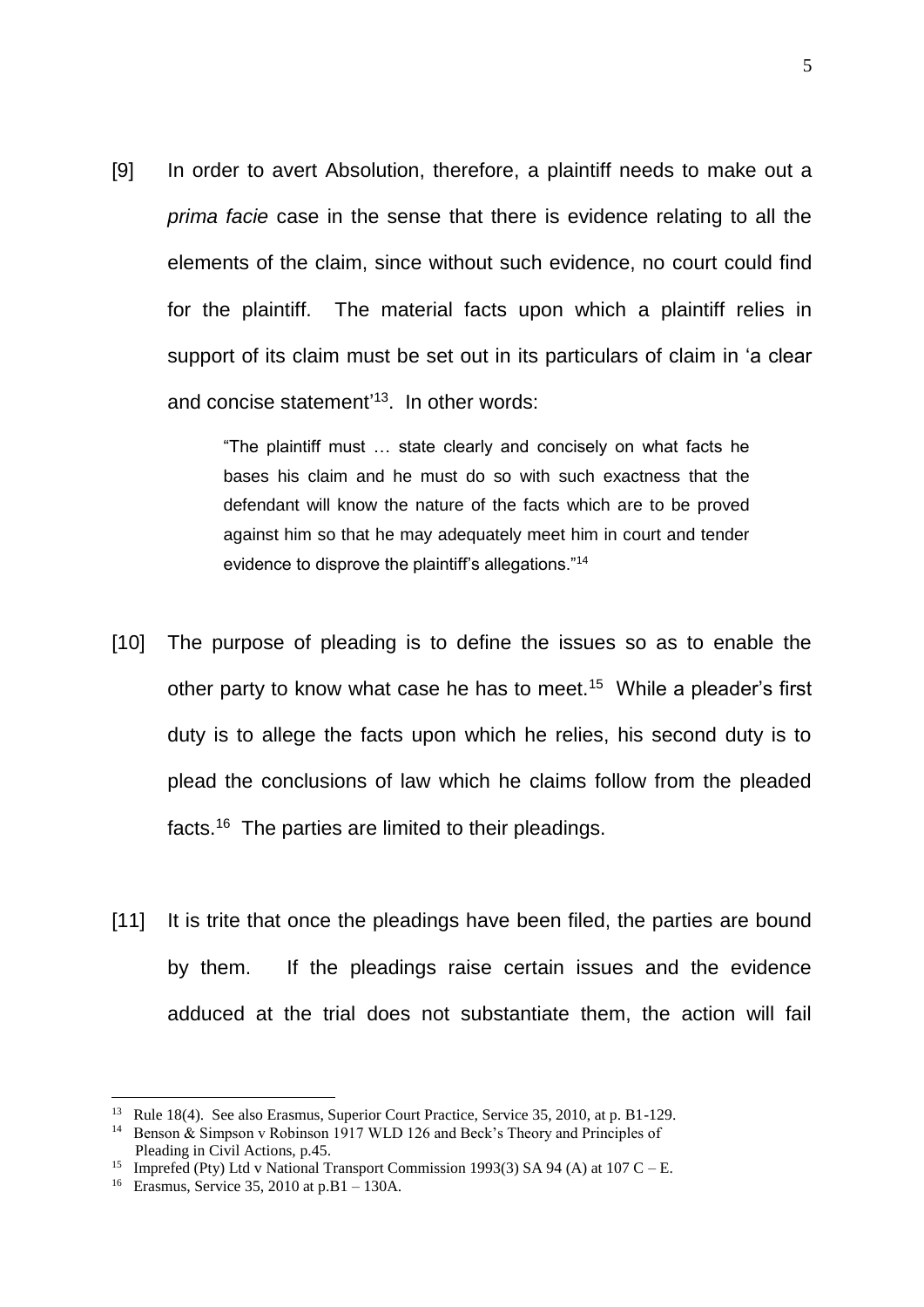unless amendments have been granted<sup>17</sup> and implemented. Since the particulars of claim *in casu* has not been amended regarding the material facts on which the Plaintiff relies for its cause of action, the Plaintiff is bound by them.

- [12] Though inconsistent allegations are only permissible in claims provided that they are pleaded in the alternative,<sup>18</sup> such as the Defendants' denial of any liability, alternatively voluntary assumption of the risk, and further alternatively contributory negligence, and though the Plaintiff now purports to rely on strict liability for which she need not allege or prove negligence, she listed in paragraph 11 of the Particulars, without pleading it in the alternative, a long list of factors which she alleged constituted the Defendants' negligence which allegedly caused '*the incident'.* The Defendant was therefore entitled, in the absence of an amendment, to prepare a defence on those material facts which the Plaintiff needs to prove in order to succeed with her claim. And the Plaintiff by the end of her case needs to have provided evidence that shows that she has a possibility of obtaining judgment in her favour at the end of the trial on those facts.
- [13] The Plaintiff relies on the grounds of negligence listed in her pleadings. She therefore has the onus to prove that the reasonable person in the

<sup>&</sup>lt;sup>17</sup> Ferguson & Timpson Ltd v African Industrial & Technological Services (Pty) Ltd 1949 (4) SA 340 (W).

<sup>18</sup> Kragga Kamma Estates CC v Flanagan 1995 (2) SA 367 (A) at 374.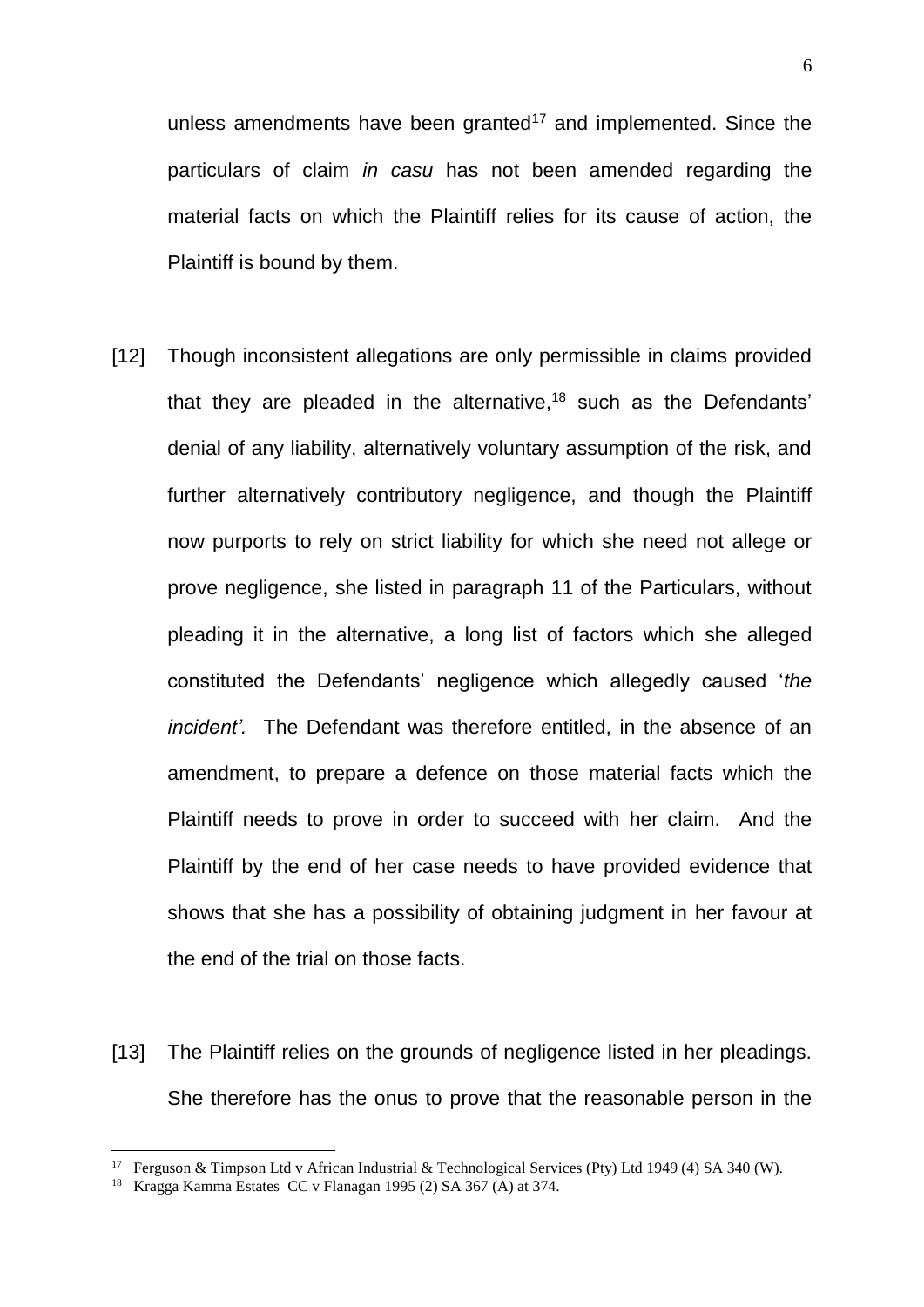position of the Defendants must have foreseen the reasonable possibility that their conduct would injure another, should have taken reasonable steps to guard against such event and must have failed to take such steps.

- [14] In order to avert Absolution at this stage, the Plaintiff needed to have led evidence on all of these elements and to have at least made out a *prima facie* case regarding each element to show that she has a probability of succeeding in proving all of the said elements. In my view, the three witnesses who testified for the Plaintiff failed to do so.
- [15] On the papers her case was that she never touched the jackal-proof wire fencing around the iron bars of the bear cage. The 'incident' on which she bases her claim was averred to be that the bear put his mouth through the wire fencing and bit her hand, pulling her hand and arm through the wire fencing. The negligence ascribed to the Defendants also relied mainly on this scenario: namely that the fencing was not adequate and safe enough to prevent the bear from biting people through the fencing.
- [16] The Plaintiff's evidence, in a nutshell, was that she loved animals, but knew that the wild bear was dangerous and that it could hurt her. She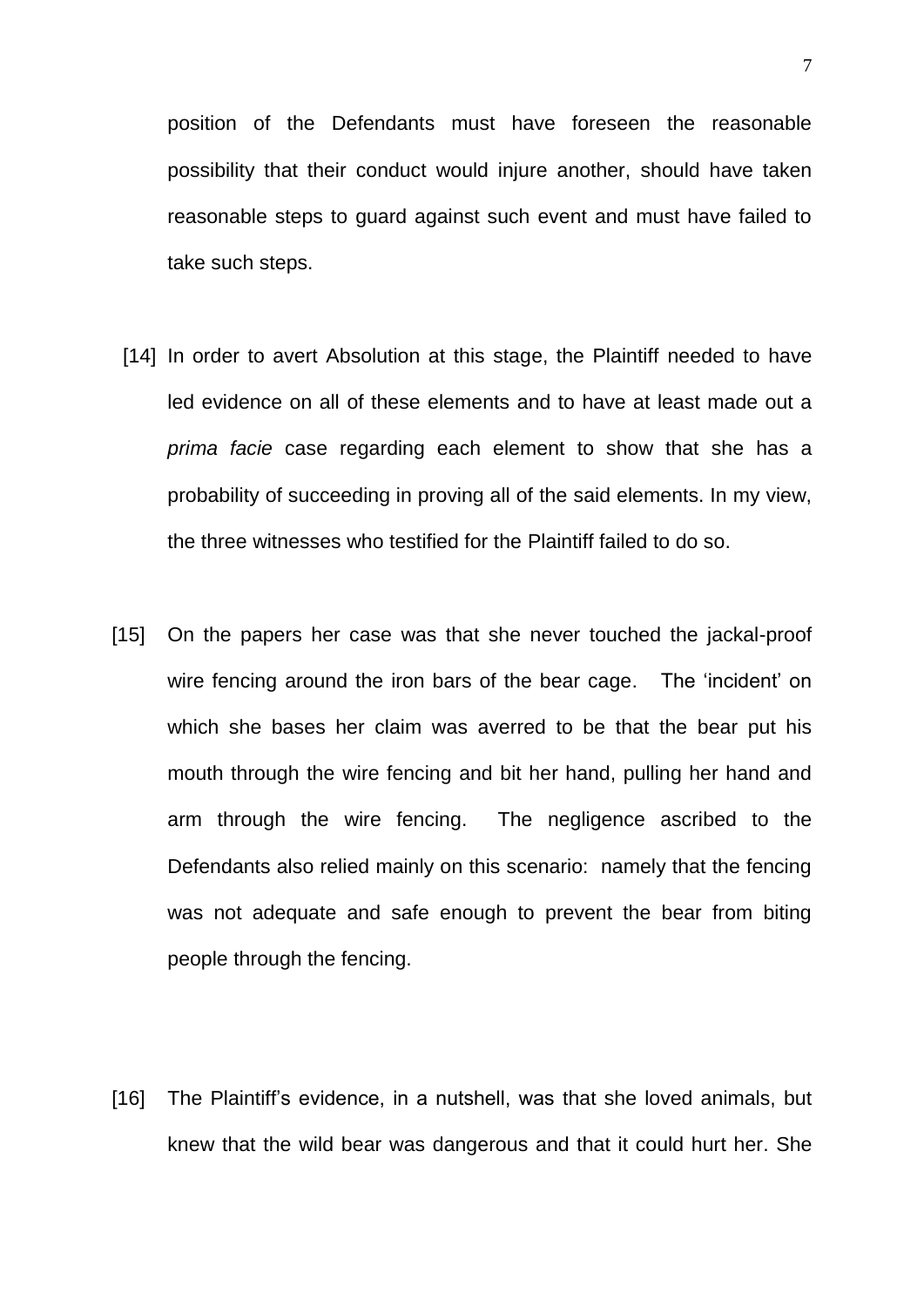testified, furthermore, that on their way to the bear's cage, the Second Defendant explicitly warned her that the bear was a dangerous animal. She conceded in cross-examination that there was no way in which the bear could push its mouth through the 'jackal-proof' wire fencing ("the wire fence") covering the iron bars of the cage, and consequently no way in which it would have been able to open its mouth should it somehow have succeed in getting it through the wire fence. She therefore conceded that there was no way the bear could have grabbed her fingers with its mouth if they were on the outside of the wire fence. Based upon these concessions, she eventually admitted that her fingers must have protruded through the wire fence for the bear to have been able to get a hold of them.

- [17] The Plaintiff also testified that the bear bit her fingers before pulling her hand and arm through the wire fence. The photographs submitted by the Plaintiff confirmed that that was impossible, however.
- [18] The Plaintiff mentioned the lack of any warning signs but conceded that the bear was not kept in a zoo which could be visited by the general public, but was kept on private premises in a cage behind the Defendants' home and that the Second Defendant took them to see the bear at the Plaintiff's friend's request. The lack of such signs cannot establish negligence since the Plaintiff on her own version knew of the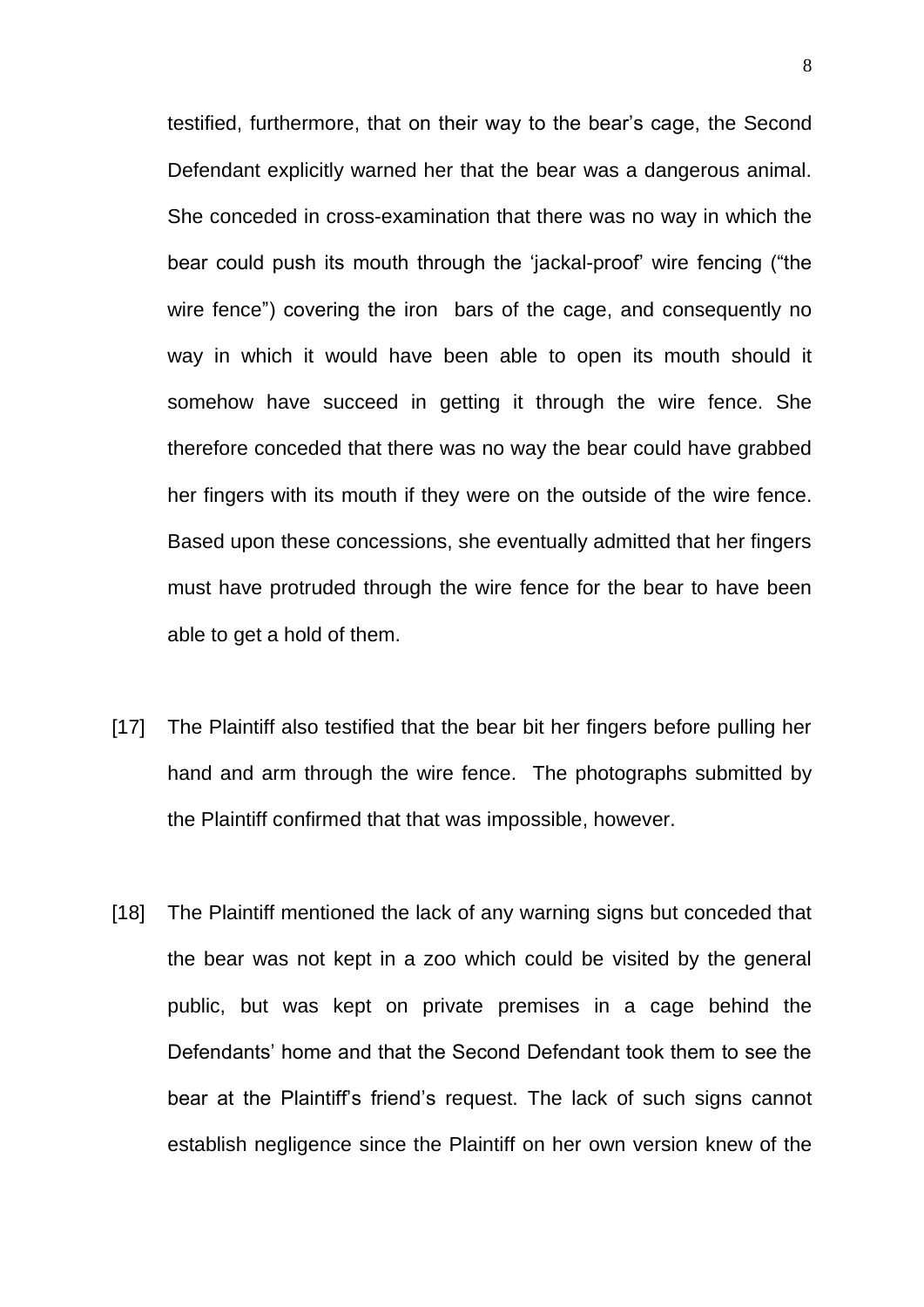danger of her own accord and she conceded that the Second Defendant did warn her that the bear was dangerous.

- [19] Although the Plaintiff testified that the Second Defendant allowed her to feed the bear a peach before the incident happened, she admitted in cross-examination that the bear would have been unable to put its mouth through the wire fence to bite her during the said feeding. There is no evidence, in any event, that the said feeding caused the incident.
- [20] She testified that the Second Defendant did not repeat her earlier warning and did not tell her to stay away from the bear when she posed for the photograph with her 'flat' hand less than 2cm from the wire enclosure. Since she flatly denied having been on the platform which extended half a metre around the cage, and by implication would not have been immediately 'next to' the cage, however, there is no reason to have expected any reasonable person to foresee that she would allow her fingers to protrude through the fence and to infer that such person was negligent because she did not warn her again.

[21] Ms Holroyd testified that the bear pushed its paws through the wire fence and grabbed the Plaintiff's fingers. This evidence directly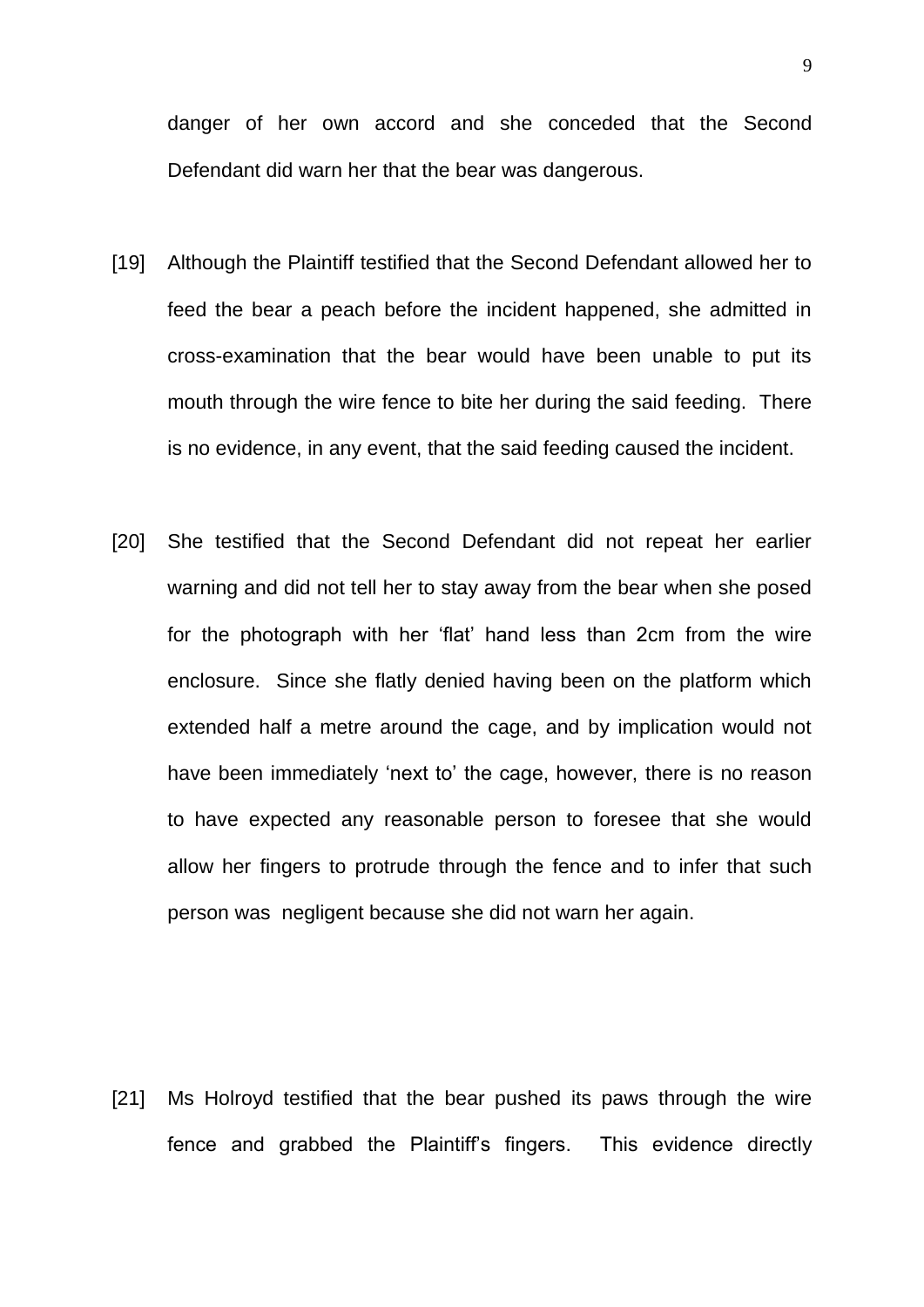contradicted the allegations in paragraph 9 and 12 of the particulars of claim, namely that the bear bit the Plaintiff's hand through the wire fence and then pulled her arm through the said wire fence as well. It directly contradicts, furthermore, the Plaintiff's testimony by averring that the Plaintiff's fingers at no stage protruded through the enclosure but were merely very close to it. Her evidence was also refuted by the photographs submitted by the Plaintiff which showed that neither the bear's mouth nor its paws could go through the wire fence and pull the Plaintiff's fingers through the fence.

- [22] Both the Plaintiff and Ms Holroyd testified that the Second Defendant was present when the incident happened, but neither testified that the latter saw the Plaintiff's hand or fingers being held close to or through the fence. There is no evidence, therefore, that she had been negligent in not warning the Plaintiff shortly before the incident.
- [23] The Plaintiff's last witness, Mr Boing, testified that the bear was not kept on premises accessible to the general public. In his evidence in chief he contended that the cage was inadequate to contain a dangerous animal like a bear; that the cage was too small and that the cage lacked a protective railing to keep people at a distance of 1 to 1.5 metres from the cage. In his view, the Defendants were negligent in that respect.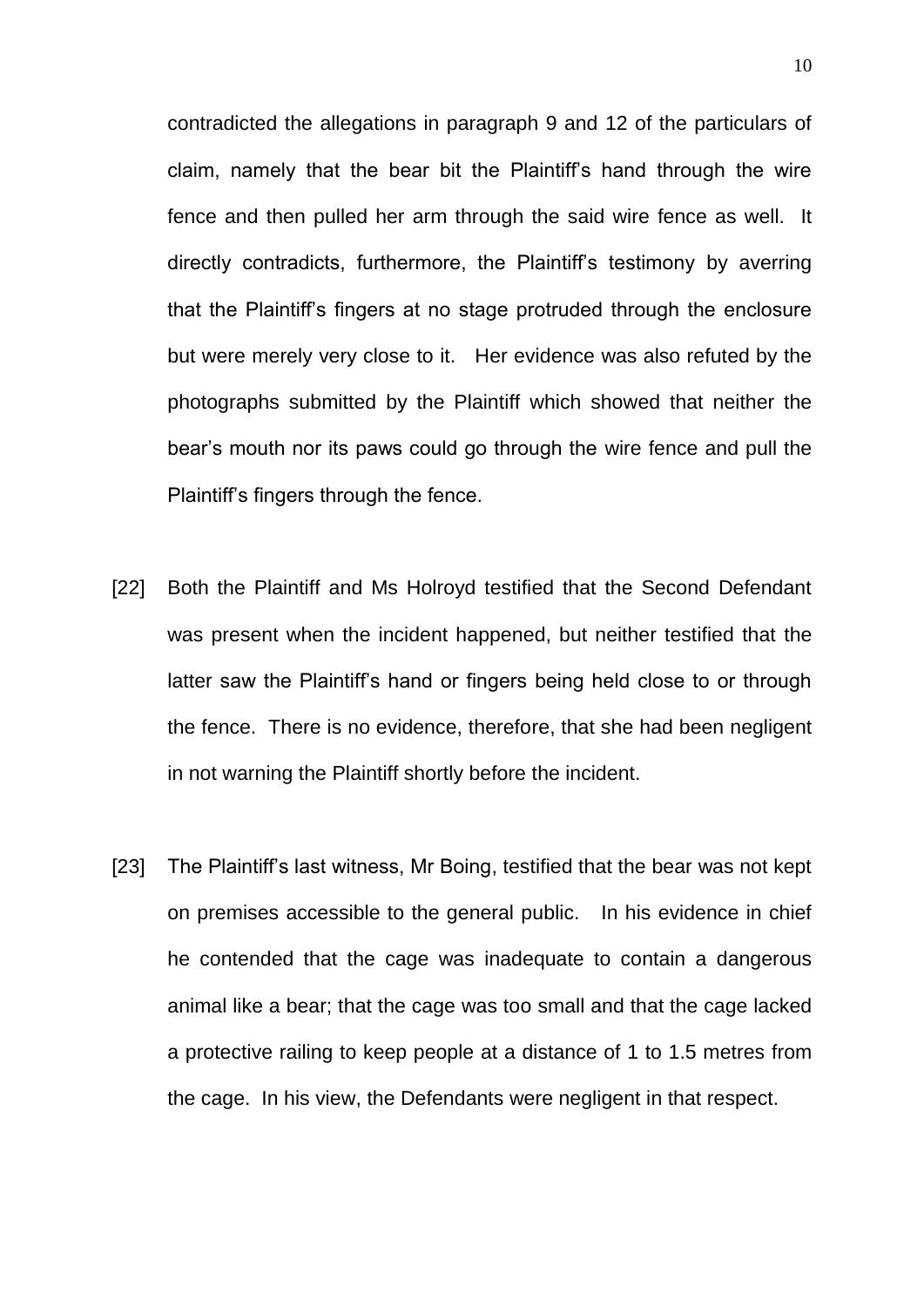- [24] In cross-examination, however, he conceded that there are no statutory prescriptions for the bear's cage and conceded, too, that the Defendants were indeed in possession of the necessary permits to keep the bear. Such permits, he conceded, would not have been issued if the cage had not been maintained in a proper and safe condition.
- [25] Counsel for the Defendants pointed out the significance of Mr Boing's concession that he was one of the top officials in the employ of the Department of Nature Conservation in the Free State and that the keeping of animals and the safety of such keeping fell under his jurisdiction as the Control Diversity Officer: Compliance Monitoring and Law Enforcement in the Department of Environmental Affairs. Of special importance is his testimony that he visited with the First Defendant next to the bear's cage on numerous occasions, but that he never once mentioned to the First Defendant that the cage created a dangerous situation, or that the absence of warning signs could create a problem for the Defendant or for the safety of visitors.
- [26] I agree with the Defendant's counsel that the only inference one can draw from that, is that this witness who was a top official in his field, either never noticed any danger in the situation, or did not consider it to be of sufficient concern to bring it to the First Defendant's attention.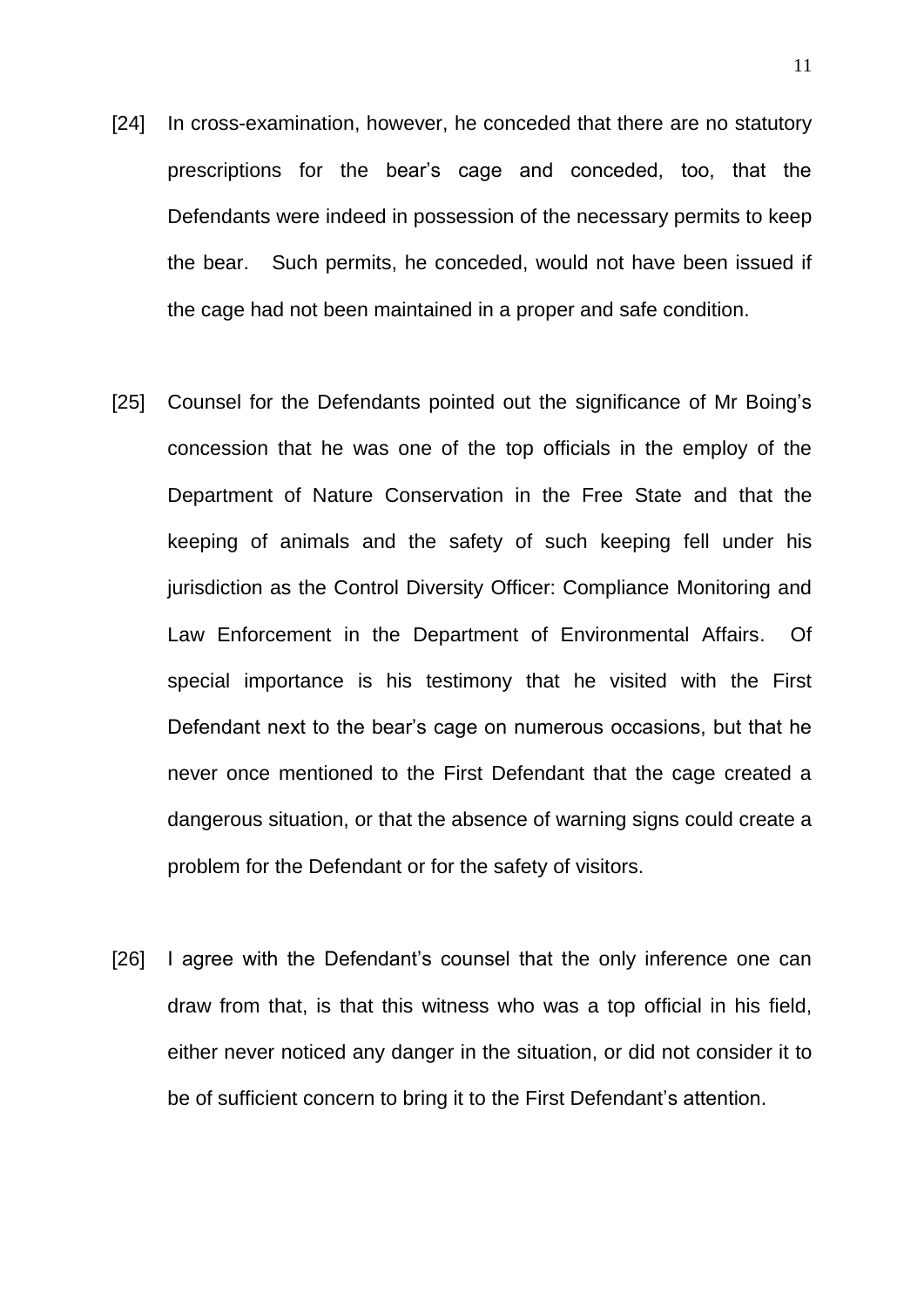- [27] That begs the question whether the Defendants should then reasonably have known that there was danger in the situation and should have taken steps to rectify the situation. I agree that if an experienced top official like Mr Boing never drew their attention to any dangerous situation, it cannot readily be said that they acted unreasonably in not realising that the situation was dangerous and that they were negligent in not taking any reasonable steps to address such a situation.
- [28] In my view, therefore, the Plaintiff failed to put any evidence before court on which a reasonable court could or might find that the Defendants were negligent. There is no evidence that the Defendants did not keep the bear lawfully, or that the cage failed to comply with any statutory or regulatory requirements, or that the incident would have occurred had the Plaintiff, on her own version, not only touched the wire fence, but allowed her fingers to protrude into the cage.
- [29] There is no evidence, either, that the bear bit her through the fence or that he was even able to do so, as averred in her particulars of claim. There was no evidence that the cage would not have been safe if she had not allowed her fingers to protrude through the fence. There is no evidence, either, that any warning signs would have prevented her from allowing her fingers to protrude through the fence. There is no evidence, furthermore, that the size of the cage provoked the incident,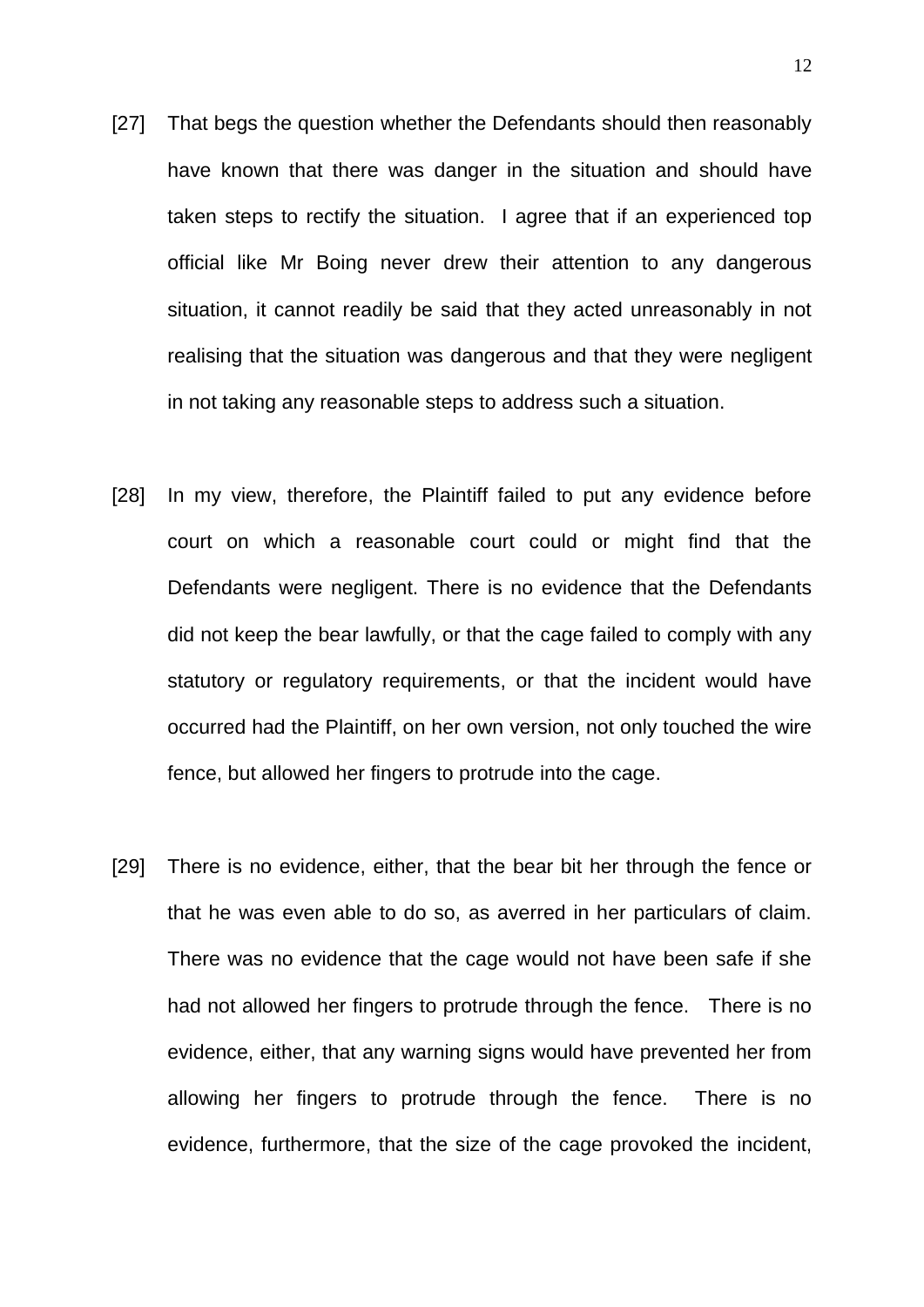that the bear did attempt to tear down the fence, or that the Defendants should reasonably have foreseen a situation where a grown-up person who admits to knowing animals and to having known that the bear was dangerous and could injure her, after being warned that he was dangerous, would allow her fingers to protrude into the bear's cage while, on her own version, he was sitting very close to the fence where her protruding fingers would have been within easy reach of his mouth.

- [30] In my view, then, the Plaintiff failed to provide any evidence which could reasonably be seen to indicate that she was not negligent or that she did not voluntarily accept the risk of injury by her conduct and that the Plaintiff should for that reason be allowed to rely on strict liability. I cannot but conclude, either, that the Plaintiff failed to make out a *prima facie* case by putting evidence relating to all the elements of her claim before the Court on which a reasonable court could or might find in her favour.
- [31] Consequently the Defendants' application for Absolution from the Instance has to succeed. The party who succeeds with such an application is considered to be the successful party and is entitled to costs.

## WHEREFORE THE FOLLOWING ORDER IS MADE: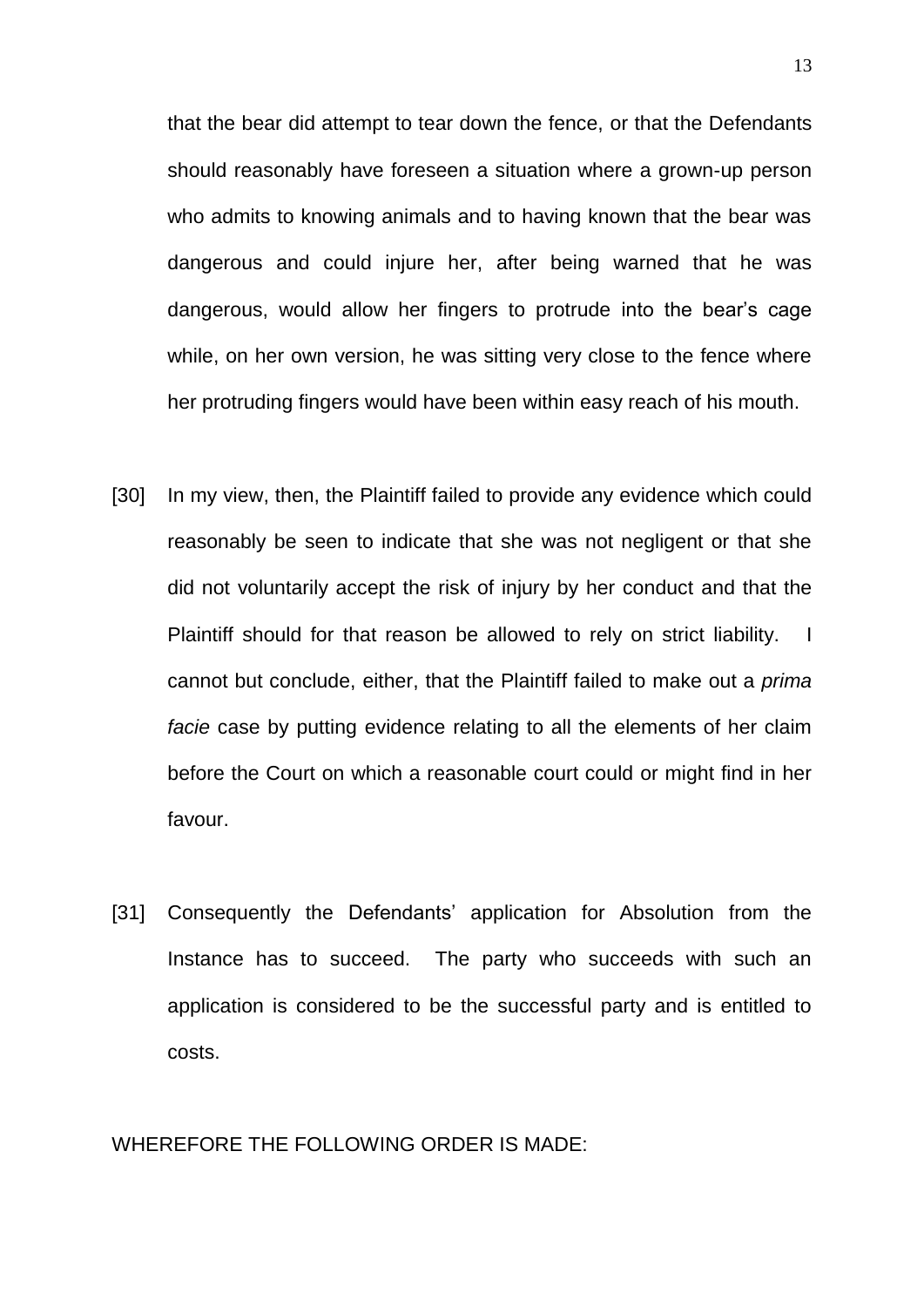1. The application for Absolution of the Instance succeeds with costs.

H MURRAY, AJ

\_\_\_\_\_\_\_\_\_\_\_\_\_\_\_\_\_\_\_\_\_\_

On behalf of the Plaintiff: Adv F G Janse van Rensburg Instructed by Mr O J van Schalkwyk Lovius Block Attorneys 31 First Avenue Westedene BLOEMFONTEIN

On behalf of the Defendants: Adv P J Loubser Instructed by Mr JJ Grundlingh Webbers Attorneys 96 Charles Street BLOEMFONTEIN

The 'incident' she relies on in the particulars of claim, first of all, is described in the particulars of claim as the bear *"biting the Plaintiff's hand through the fence"* and the Defendants' negligence to have consisted, *inter alia*, of failing to properly and adequately enclose the cage *"to prevent the bear from putting its mouth through the fence".* On the Plaintiff's own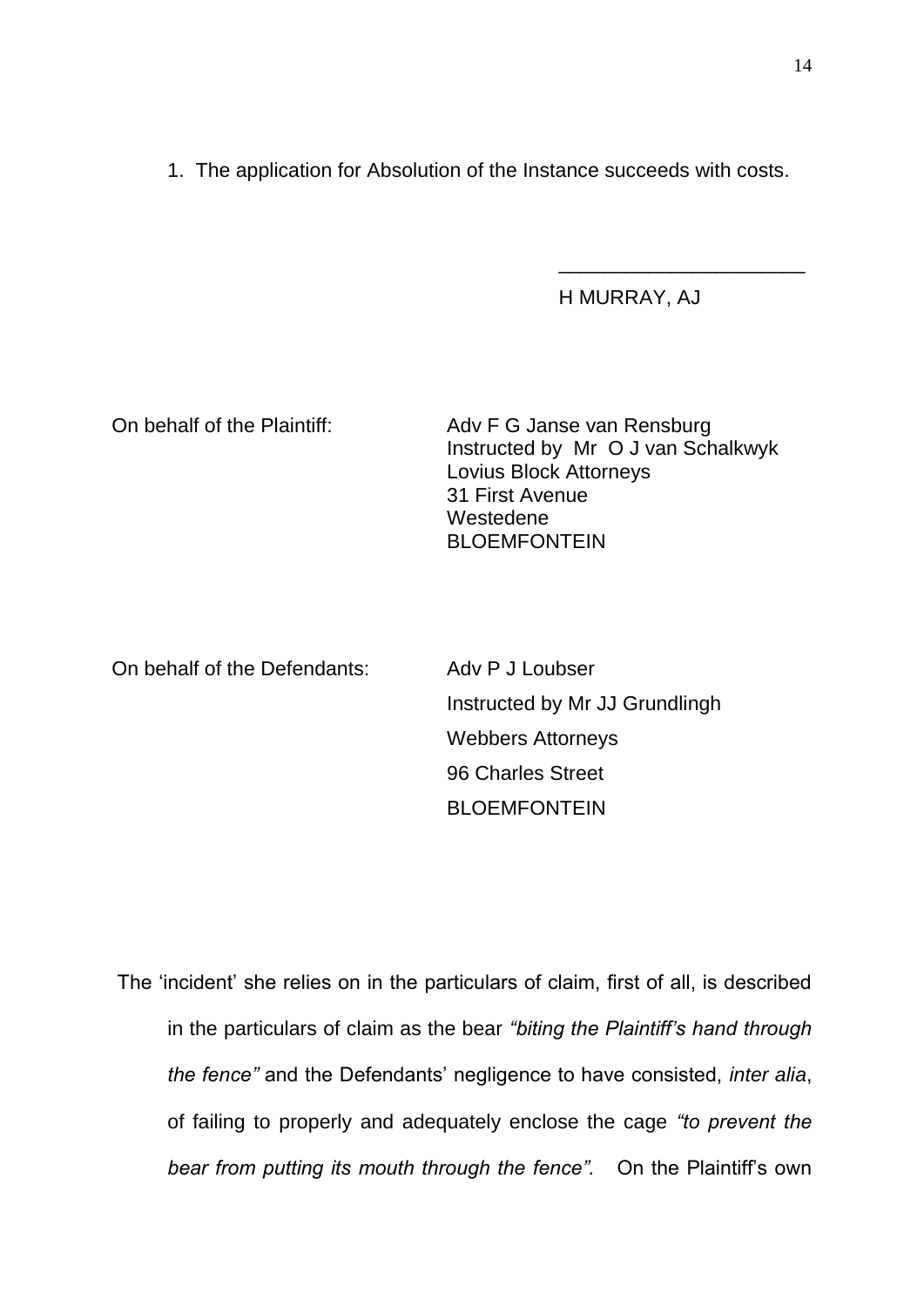version in court, that is not what happened. From the photographs she admitted in evidence, and upon her own admission, it is clear that it is impossible for the bear to put its mouth through the 'jakkalsproof' wire enclosure around the steel bars of the cage and even more impossible to open its mouth to bite someone through the wire enclosure. There is no allegation in the particulars of claim that the bear used his nails to pull her fingers through the fence as averred by Ms Holroyd, the friend who accompanied her to the farm, upon whose request the Second Defendant showed them the bear and upon whose request the Plaintiff posed for a photo with the bear when she upon her own admission allowed her fingers to protrude into the bear's cage. From the photos it is evident that the bear's claws cannot go through the wire-enclosure either.

- The Plaintiff was warned that the bear was dangerous and on her own version she knew of her own knowledge that it was dangerous. Yet she still allowed her fingers to intrude into the cage through the wire-enclosure.
- On the Plaintiff's own version she not only touched the wire-enclosure around the iron bars of the cage, but allowed her fingers to protrude into the cage. On her own version she allowed this to happen despite the 2nd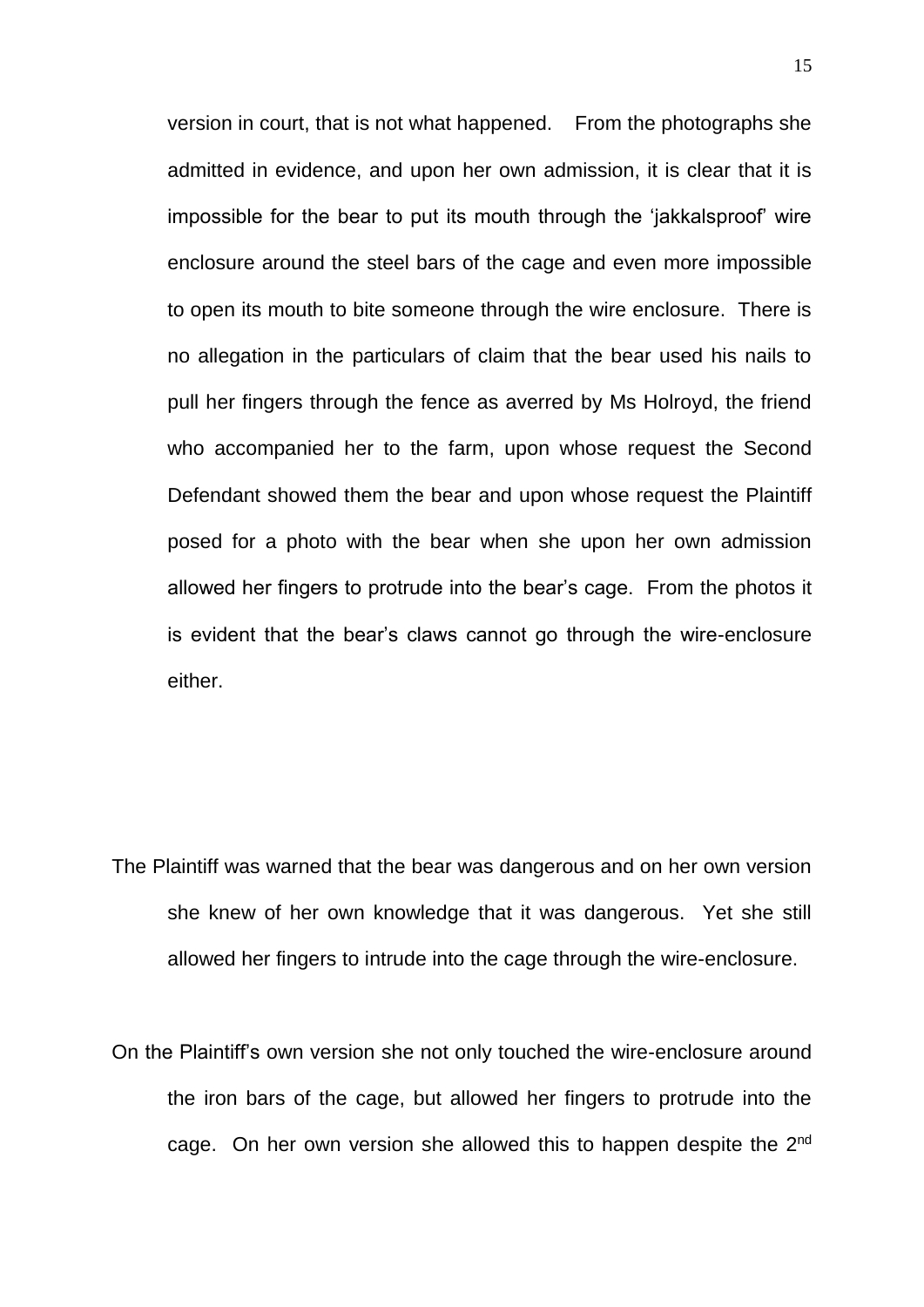Defendant's warning that the bear was dangerous and despite the fact that she knew of her own knowledge as well that the bear was dangerous. She even foresaw the possibility that the bear might hurt her. This is evident from her testimony that she did not step onto the platform on which the cage rested because in order to do so, she would have had to hold onto the wire-mesh which she did not want to do because she did not know if the bear would then injure her if she touched the cage. Yet she nevertheless held her hand less than 2 mm from the mesh and allowed her fingers to protrude through the mesh into the cage. Without a doubt that constitutes negligence on the part of the Plaintiff.

- [7] That begs the question whether the Plaintiff made out a *prima facie*  case regarding the incidences of negligence in the Particulars of Claim alleged to have caused *"the incident"* on which she bases her claim.
- upon which she based her claim in paragraph its claim for negligence were all addressed ore, although the Plaintiff in paragraph 6 of the Particulars of Claim did plead the facts that would have been required to establish such liability if the *actio* were still part of our law, it also stated in paragraph 7, without pleading negligence in the alternative, the various grounds for negligence it relied on.